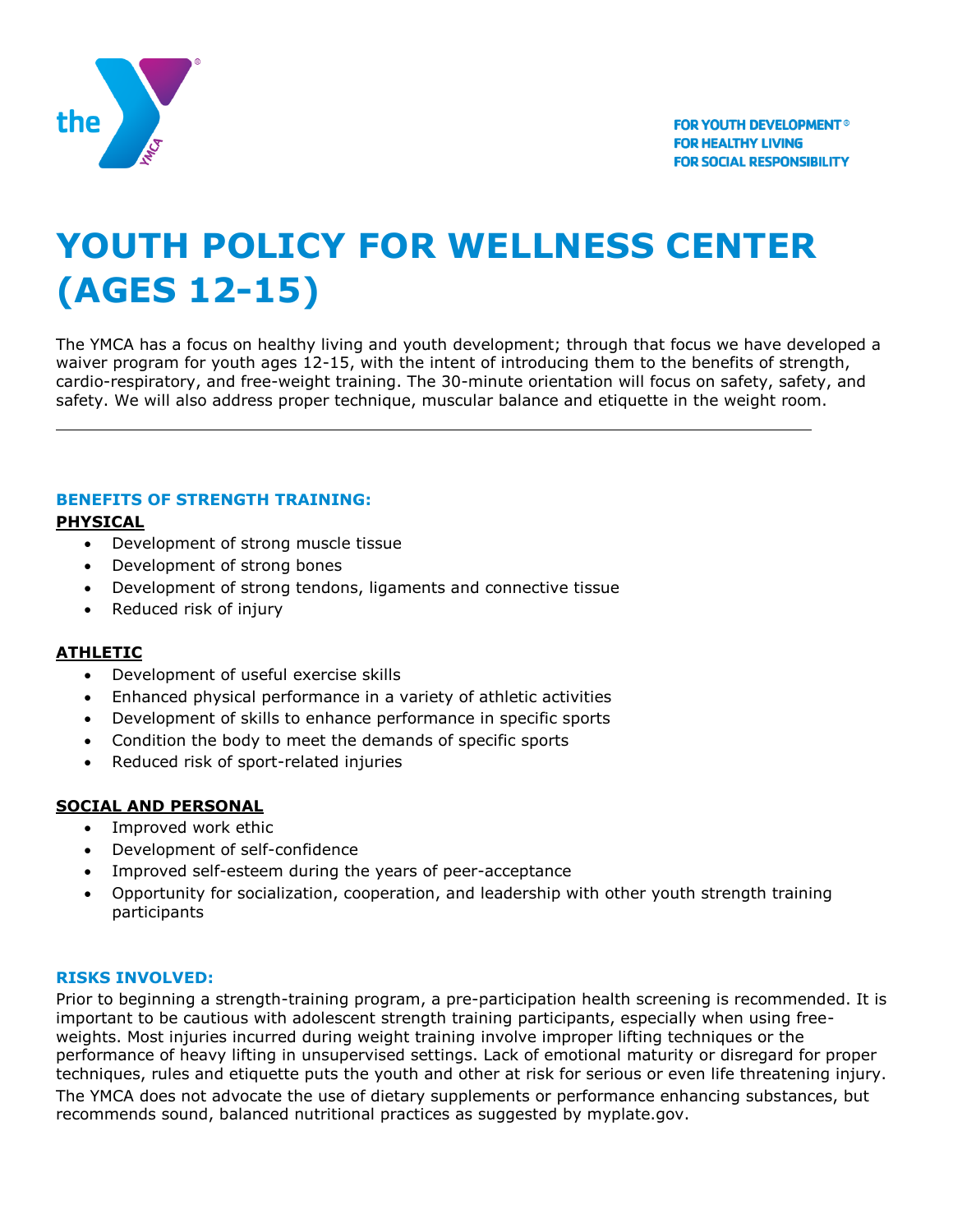#### **SAFE AND EFFECTIVE STRENGTH TRAINING GUIDELINES**

- Proper instruction from a qualified fitness professional
- Proper supervision during each strength training session
- Emphasis on basic and brief strength training protocols that address all major muscle groups
- Proper warm up and cool down
- Proper exercise and spotter technique
- Proper safety precautions
- Proper breathing
- Train a recommended 2-3 times per week
- Session time should not exceed 45 minutes
- 48 hours of rest is recommended between each exercise session
- 1-3 sets should be performed on each exercise
- 12-15 repetitions should be performed in each set (with proper form)
- Weight or resistance should be increased in 5-pound (or 5%) increments after performing 15 repetitions using proper form
- Competition is prohibited
- No maximum lift (<8 repetitions) should never be attempted

#### **CONDITIONS OF THE WAIVER**

(after completion of the orientation)



#### **WRISTBAND REQUIREMENTS**

- 1. Complete the age appropriate orientation (schedule at the front desk)
	- a. Parent or guardian DOES NOT need to be present during Technogym machine orientation or during Technogym machine workouts
	- b. Parent or guardian MUST participate in free weight orientation (Ages 14-15 only) and supervise youth in the free weight room at all times. Parent or guardian must also wear a wrist band.
	- 2. Return the signed parental accountability form to your wellness coach or to the front desk
	- 3. When arriving at the YMCA, check in at the front desk to receive the proper wrist band before entering the wellness center

**The Y: We're for youth development, healthy living, and social responsibility.**